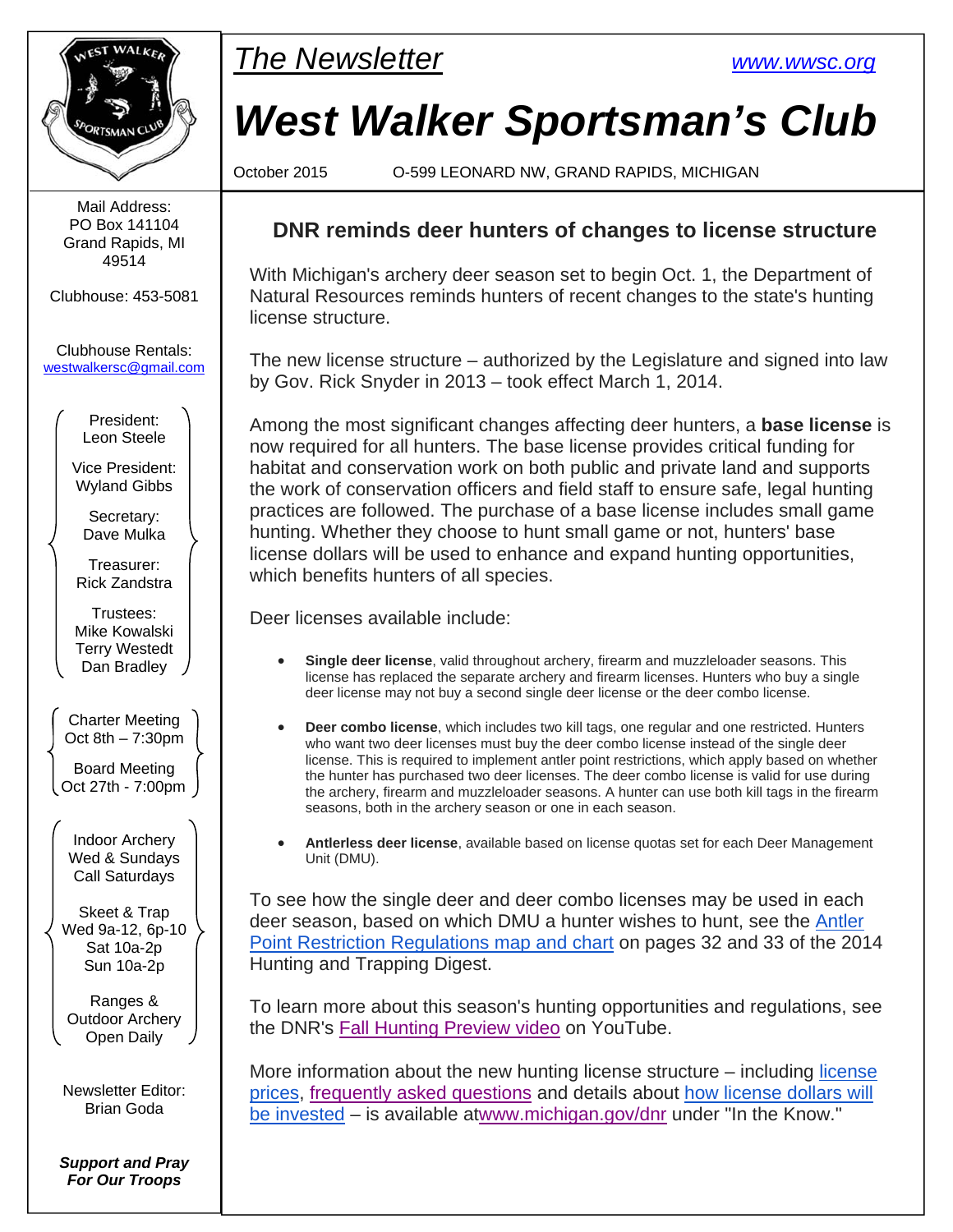West Walker Sportsman's Club hosted the "Chili 125" event on September 26, 2015. Everyone shot five events, which included: Skeet, Skeet Doubles, 5-Stand, Wobble Trap and Trap.

Seventeen shooters entered the event hoping for the honor of being the "High Over All Shooter". In addition to a great day of shooting and camaraderie everyone was treated to donuts and coffee in the morning, and Elk and White Pheasant chili for lunch.

We want to thank all that came out to shoot the event, and we look forward to seeing even more shooters in future events, as well as our winter and spring shooting leagues. Again, thanks to all for making this a successful event.

| <b>Name</b>        |    | Skeet Doubles 5-Stand Wobble Trap Totals |                |    |     |     |     |
|--------------------|----|------------------------------------------|----------------|----|-----|-----|-----|
| Dan Hankinson      | 23 | 21                                       | 16             | 25 | 25  | 110 | HOA |
| Dave Bigelow       | 25 | 22                                       | 16             | 23 | 22  | 108 |     |
| Joe Jr             | 24 | 21                                       | 14             | 23 | 25  | 107 |     |
| Roger Richmond     | 22 | 22                                       | 16             | 23 | 23  | 106 |     |
| Dan Bradley        | 23 | 22                                       | 16             | 22 | 23  | 106 |     |
| Dave Tagg          | 25 | 21                                       | 12             | 23 | 22  | 103 |     |
| Dave Gervais       | 25 | 21                                       | 11             | 22 | 24  | 103 |     |
| Mike Simcik        | 23 | 21                                       | 15             | 19 | 23  | 101 |     |
| <b>Ryan Tgiros</b> | 23 | 20                                       | 14             | 22 | 20  | 99  |     |
| Denny Fuller       | 21 | 17                                       | 18             | 23 | 20  | 99  |     |
| Rick Zandstra      | 23 | 22                                       | 17             | 22 | 15  | 99  |     |
| Dave Boomstra      | 22 | 24                                       | 13             | 17 | 20  | 96  |     |
| <b>Fred Nabkey</b> | 20 | 19                                       | 12             | 22 | 21  | 94  |     |
| Chris Ferrari      | 23 | 22                                       | 10             | 19 | 17  | 91  |     |
| Nate Van Dalen     | 18 | 16                                       | $\overline{2}$ | 22 | 21  | 79  |     |
| Leon Steele        | 22 | n/a                                      | n/a            | 20 | 24  | 66  |     |
| Mike Dykstra       | 24 | 22                                       | n/a            | 19 | n/a | 65  |     |

## **Chili 125 Final Results**

#### **Firearms Safety -- 10 Rules of Safe Gun Handling**

- 1. Always keep the muzzle pointed in a safe direction
- 2. Firearms should be unloaded when not actually in use
- 3. Don't rely on your gun's "safety"
- 4. Be sure of your target and what's beyond it
- 5. Use correct ammunition
- 6. If your gun fails to fire when the trigger is pulled, handle with care!
- 7. Always wear eye and ear protection when shooting
- 8. Be sure the barrel is clear of obstructions before shooting
- 9. Don't alter or modify your gun, and have guns serviced regularly
- 10. Learn the mechanical and handling characteristics of the firearm you are using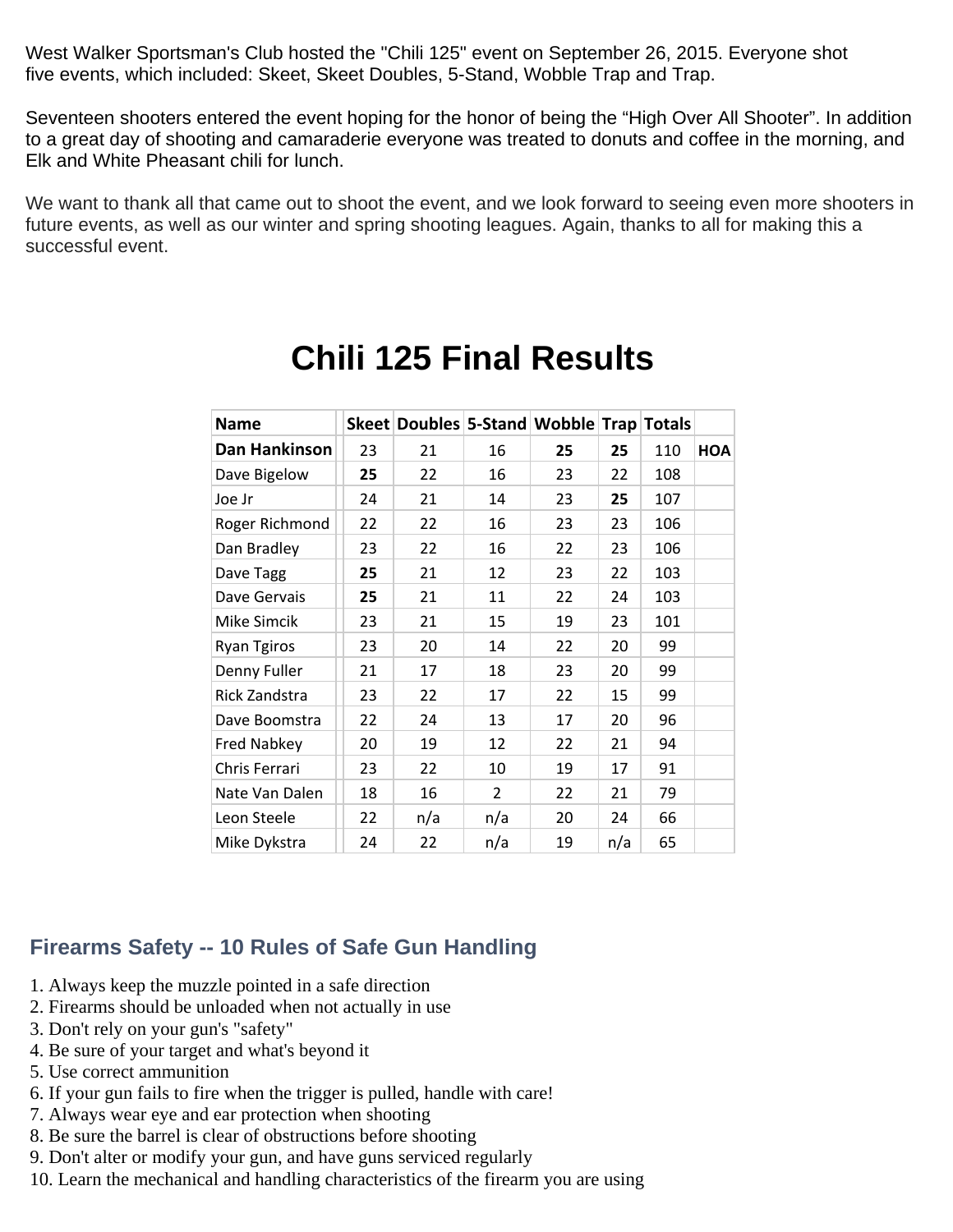#### **Gun Safes**

Walk – In Vault Doors Fort Knox – American Security – Graffunder

## **HOOGERHYDE SAFE**

1033 Leonard St NW, Grand Rapids, MI 49504 **Phone: (616) 458-6365** Fax: (616) 485-2554

| 2015 Big Gun Raffle |                                              |                         |  |  |  |
|---------------------|----------------------------------------------|-------------------------|--|--|--|
| <b>Jan 27</b>       | Glock G21Gen 4 or G30S in .45 cal            | Rod Cotts #92           |  |  |  |
| Feb 24              | Savage B-mag 17WSM                           | <b>Mark Crauss #242</b> |  |  |  |
| <b>Mar 31</b>       | Ruger LC9 Model 3200 9mm                     | John Hawkins #102       |  |  |  |
| Apr 28              | <b>Ruger 10/22 Distributor Exclusive</b>     | Kelvin Sikkema #266     |  |  |  |
| <b>May 26</b>       | <b>S&amp;W M&amp;P Shield, 9mm</b>           | Tom Stoops #185         |  |  |  |
| <b>Jun 30</b>       | Marlin 60 (.22lr) AND Savage Rascal (.22lr)  | Dylan Stark #87         |  |  |  |
| <b>Jul 28</b>       | S&W Model 642 .38cal                         | Doug Warren #215        |  |  |  |
| <b>Aug 25</b>       | Ruger American Centerfire std or youth cal.  | Tom May #200            |  |  |  |
| Sep 29              | Glock 42 .380 Cal Semi-auto                  | Dale Engstrom #111      |  |  |  |
| <b>Oct 27</b>       | Savage 11/111 Trophy Hunter XP w/Nikon scope |                         |  |  |  |
| <b>Nov 24</b>       | Springfield XD 3", .40Cal w/night sights     |                         |  |  |  |
| <b>Dec 29</b>       | Beretta A300 Outlander Camo Max4 12ga.       |                         |  |  |  |

## **SK FULL DRAW 3-D ARCHERY RANGE**

10751 12th Ave., Grand Rapids, MI 49534 Phone: **(616) 791-7970** 

Open 7 Days **Stan Kurek** Dawn to Dusk WWSC Member

#### **October Range Hours**

**Oct 1 – 15** 

Mon – Sat: 9:00am – 7:00pm Sundays: 9:00am – 6:30pm

#### **Oct 16 – 31**

Mon – Sat: 10:00am – 7:00pm Sundays: 10:00am – 6:30pm Link for range hours: http://www.wwsc.org/rangehours.shtml Link for range rules: http://www.wwsc.org/img/ranges/Ra



### Annie Oakley 5-Stand

We had a great time at the Annie Oakley 5-Stand Shoot. 10 shooters entered the event. Mike Dykstra set up a nice selection of birds, and Jared pulled the event from the tower to observe the hits.

We played two rounds for the day. Dave Tagg won the first event and Fred Nabkey won the second event. Great time had by all, and most agreed they would shoot it again.